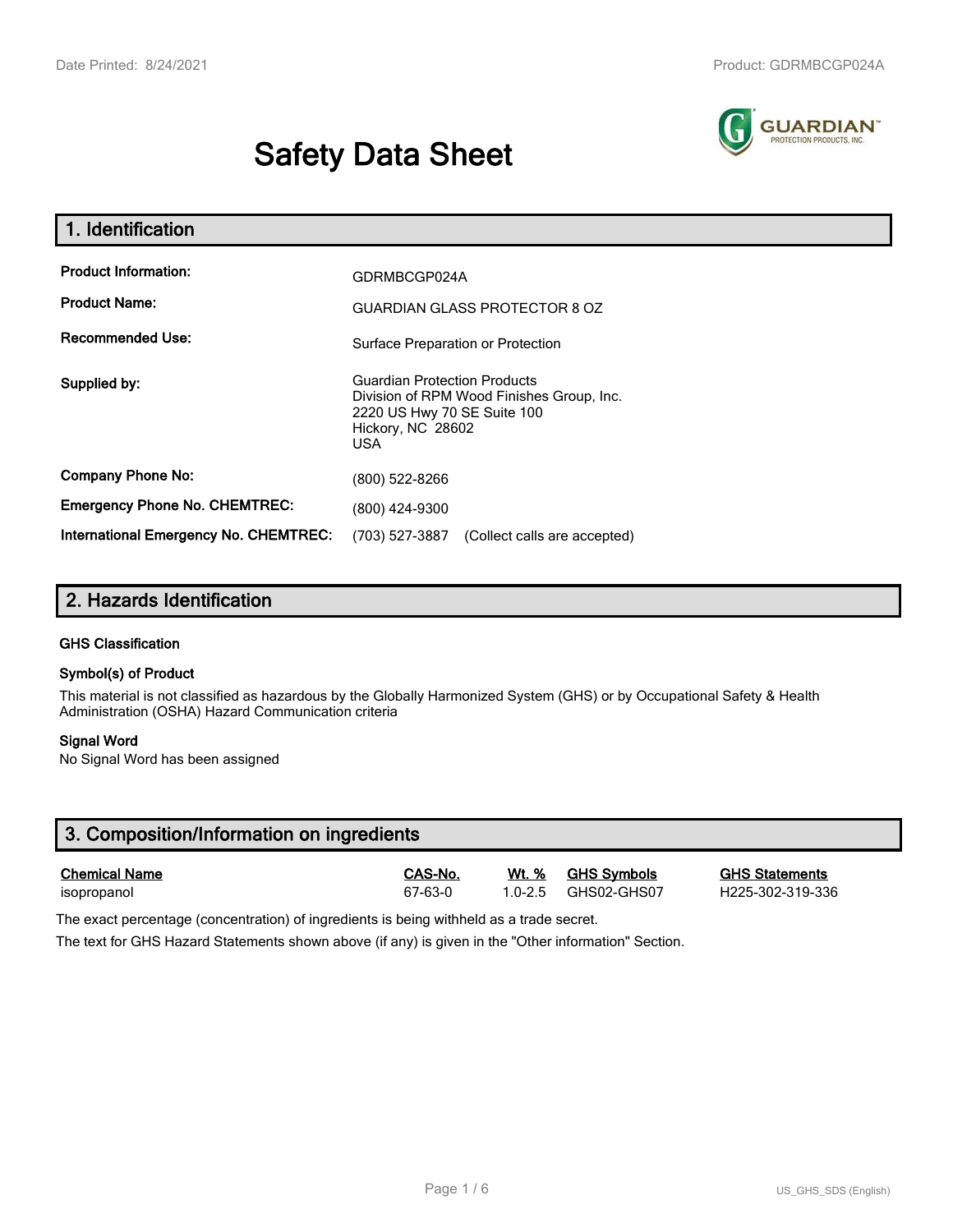# **4. First-aid Measures**



FIRST AID - EYE CONTACT: IF IN EYES: Rinse cautiously with water for several minutes. Remove contact lenses, if present and easy to do. Continue rinsing. If eye irritation persists: Get medical advice/attention.

FIRST AID - SKIN CONTACT: IF ON SKIN: Gently wash with plenty of Soap and Water. If skin irritation occurs: Get medical advice/ attention.

FIRST AID - INGESTION: IF SWALLOWED: rinse mouth. Do NOT induce vomiting. IF exposed or if you feel unwell: Call a POISON CENTER or doctor/physician.

FIRST AID - INHALATION: IF INHALED: If breathing is difficult, remove victim to fresh air and keep at rest in a position comfortable for breathing. IF exposed or if you feel unwell: Call a POISON CENTER or doctor/physician.

# **5. Fire-fighting Measures**

**SPECIAL FIREFIGHTING PROCEDURES:** This product is not expected to burn under normal conditions of use.

**FIREFIGHTING EQUIPMENT:** None.

# **6. Accidental Release Measures**

#### **ENVIRONMENTAL MEASURES:** No Information

**STEPS TO BE TAKEN IN CASE MATERIAL IS RELEASED OR SPILLED:** Follow personal protective equipment recommendations found in Section VIII. Personal protective equipment needs must be evaluated based on information provided on this sheet and the special circumstances created by the spill including; the material spilled, the quantity of the spill, the area in which the spill occurred, and the training and the expertise of employees in the area responding to the spill. Do not allow the spilled product to enter public drainage system or open waterways.

## **7. Handling and Storage**



**HANDLING:** Avoid inhalation and contact with eyes, skin, and clothing. Wash hands thoroughly after handling and before eating or drinking.

**STORAGE:** Keep containers closed when not in use. Store in cool well ventilated space away from incompatible materials.

# **8. Exposure Controls/Personal Protection**

| Ingredients with Occupational Exposure Limits                                                                                                                                            |                      |                       |                     |                         |  |  |
|------------------------------------------------------------------------------------------------------------------------------------------------------------------------------------------|----------------------|-----------------------|---------------------|-------------------------|--|--|
| <b>Chemical Name</b>                                                                                                                                                                     | <b>ACGIH TLV-TWA</b> | <b>ACGIH-TLV STEL</b> | <b>OSHA PEL-TWA</b> | <b>OSHA PEL-CEILING</b> |  |  |
| isopropanol                                                                                                                                                                              | $200$ ppm            | $400$ ppm             | $400$ ppm           | N.D.                    |  |  |
| Further Advice: MEL = Maximum Exposure Limit OES = Occupational Exposure Standard SUP = Supplier's Recommendation<br>$Sk = Skin$ Sensitizer N.E. = Not Established N.D. = Not Determined |                      |                       |                     |                         |  |  |

#### **Personal Protection**



**RESPIRATORY PROTECTION:** Use NIOSH approved respiratory protection.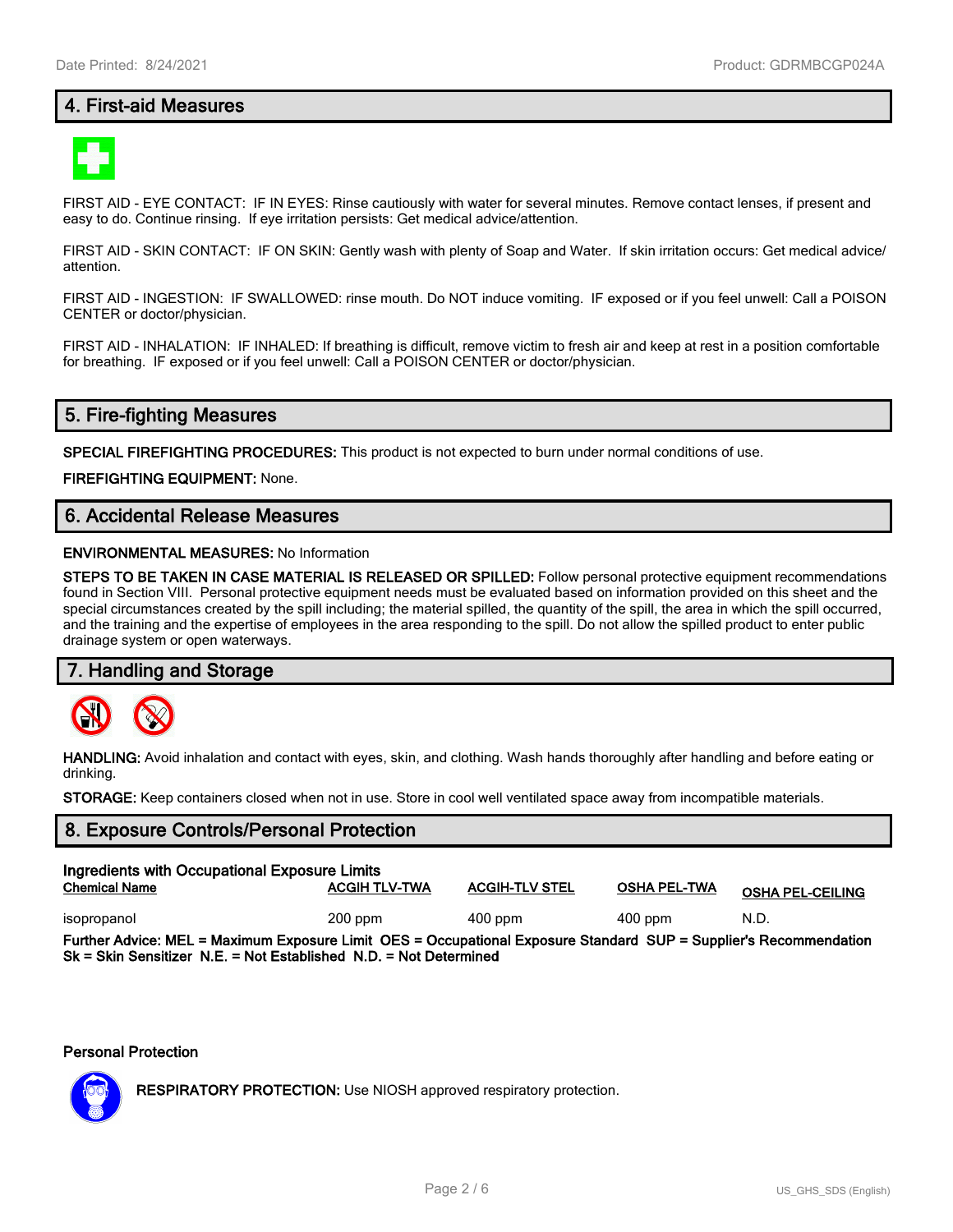

**SKIN PROTECTION:** Wear chemical resistant footwear and clothing such as gloves, an apron or a whole body suit as appropriate.



**EYE PROTECTION:** Wear chemical-resistant glasses and/or goggles and a face shield when eye and face contact is possible due to splashing or spraying of material.



**OTHER PROTECTIVE EQUIPMENT:** No Information



**HYGIENIC PRACTICES:** It is good practice to avoid contact with the product and/or its vapors, mists or dust by using appropriate protective measures. Wash thoroughly after handling and before eating or drinking.

# **9. Physical and Chemical Properties**

| Appearance:                    | Clear Liquid                | <b>Physical State:</b>                      | <b>LIQUID</b>        |
|--------------------------------|-----------------------------|---------------------------------------------|----------------------|
| Odor:                          | None to Very Faint          | <b>Odor Threshold:</b>                      | Not determined       |
| Density, g/cm3:                | 0.994                       | pH:                                         | Not determined       |
| Freeze Point, °F:              | Not determined              | <b>Viscosity:</b>                           | Not determined       |
| <b>Solubility in Water:</b>    | Not determined              | Partition Coefficient, n-octanol/<br>water: | Not determined       |
| Decomposition temperature, °F: | Not determined              | <b>Explosive Limits, %:</b>                 | Not determined       |
| Boiling Range, °F:             | Not determined              | Flash Point, °F:                            | $>$ 200 $^{\circ}$ F |
| Combustibility:                | Does not support combustion | Auto-Ignition Temperature, °F:              | Not determined       |
| <b>Evaporation Rate:</b>       | Slower than Diethyl Ether   | Vapor Pressure, mmHg:                       | 999                  |
| <b>Vapor Density:</b>          | Not determined              |                                             |                      |
| $N.I. = No Information$        |                             |                                             |                      |

# **10. Stability and reactivity**

**STABILITY:** Stable under normal conditions.

**CONDITIONS TO AVOID:** Contact with incompatible materials.

**INCOMPATIBILITY:** Acids, Bases, Oxidizing agents

**HAZARDOUS DECOMPOSITION PRODUCTS:** Not determined.

# **11. Toxicological information**

**Practical Experiences**

**EMERGENCY OVERVIEW:** No Information **EFFECT OF OVEREXPOSURE - EYE CONTACT:** No Information **EFFECT OF OVEREXPOSURE - INGESTION:** No Information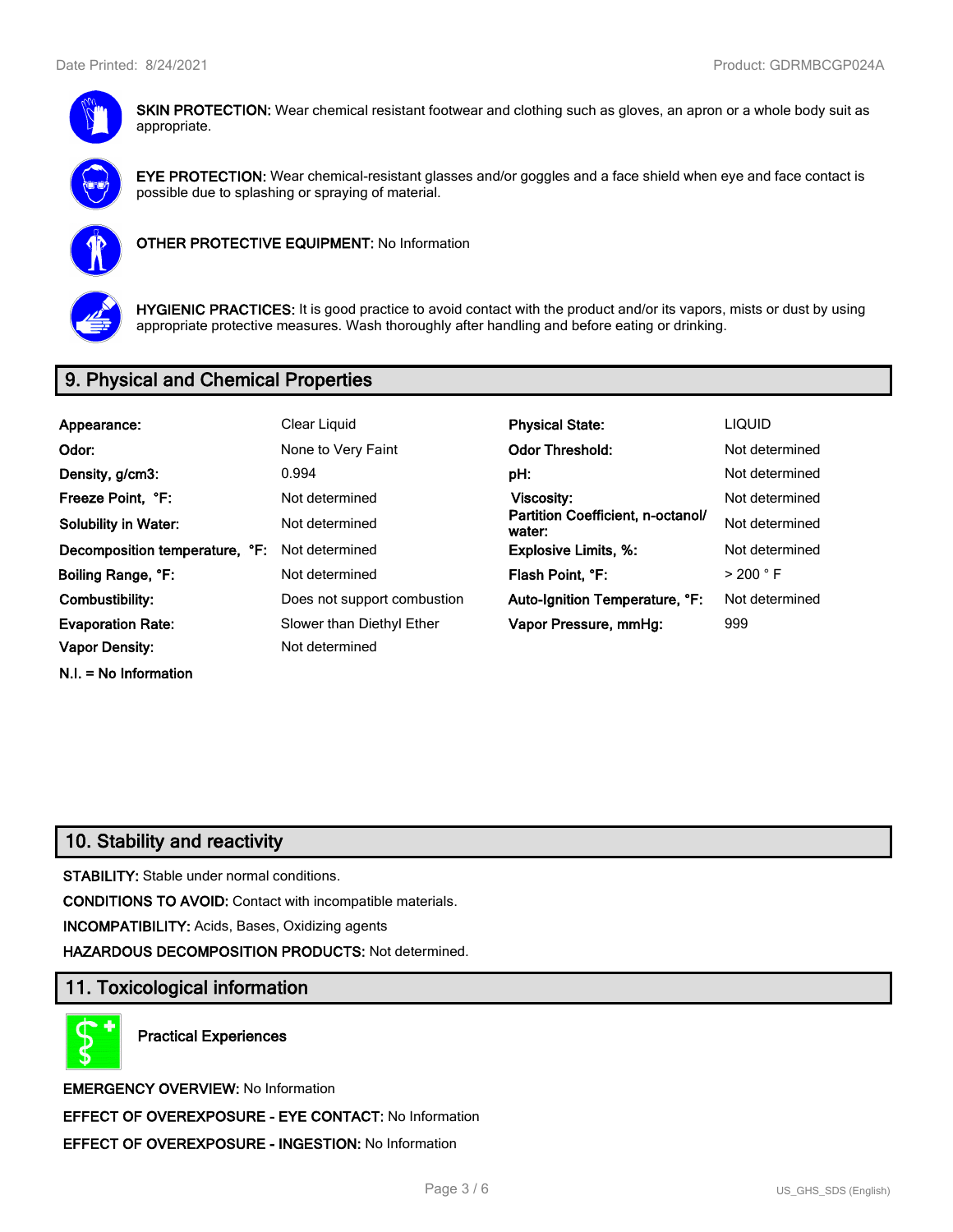#### **EFFECT OF OVEREXPOSURE - INHALATION:** No Information

#### **EFFECT OF OVEREXPOSURE - SKIN CONTACT:** No Information

**CARCINOGENICITY:** No Information

#### **PRIMARY ROUTE(S) OF ENTRY:**

#### **Acute Toxicity Values**

**The acute effects of this product have not been tested. Data on individual components are tabulated below**

| CAS-No. | <b>Chemical Name</b> | Oral LD50      | Dermal LD50       | Vapor LC50   |
|---------|----------------------|----------------|-------------------|--------------|
| 67-63-0 | isopropanol          | 1870 mg/kg Rat | 4059 mg/kg Rabbit | 72.6 mg/L Ra |

#### **N.I. = No Information**

# **12. Ecological information**

**ECOLOGICAL INFORMATION:** Ecological evaluation of this material has not been performed; however, do not allow the product to be released to the environment without governmental approval/permits.

# **13. Disposal Information**



**Product**

**DISPOSAL METHOD:** Waste from this material may be a listed and/or characteristic hazardous waste. Dispose of material, contaminated absorbent, container and unused contents in accordance with local, state, and federal regulations.

**STEPS TO BE TAKEN IN CASE MATERIAL IS RELEASED OR SPILLED:** Follow personal protective equipment recommendations found in Section VIII. Personal protective equipment needs must be evaluated based on information provided on this sheet and the special circumstances created by the spill including; the material spilled, the quantity of the spill, the area in which the spill occurred, and the training and the expertise of employees in the area responding to the spill. Do not allow the spilled product to enter public drainage system or open waterways.

# **14. Transport Information**

**SPECIAL TRANSPORT PRECAUTIONS:** No Information

**DOT:** NOT RESTRICTED

**IATA:** NOT RESTRICTED

**IMDG:** NOT RESTRICTED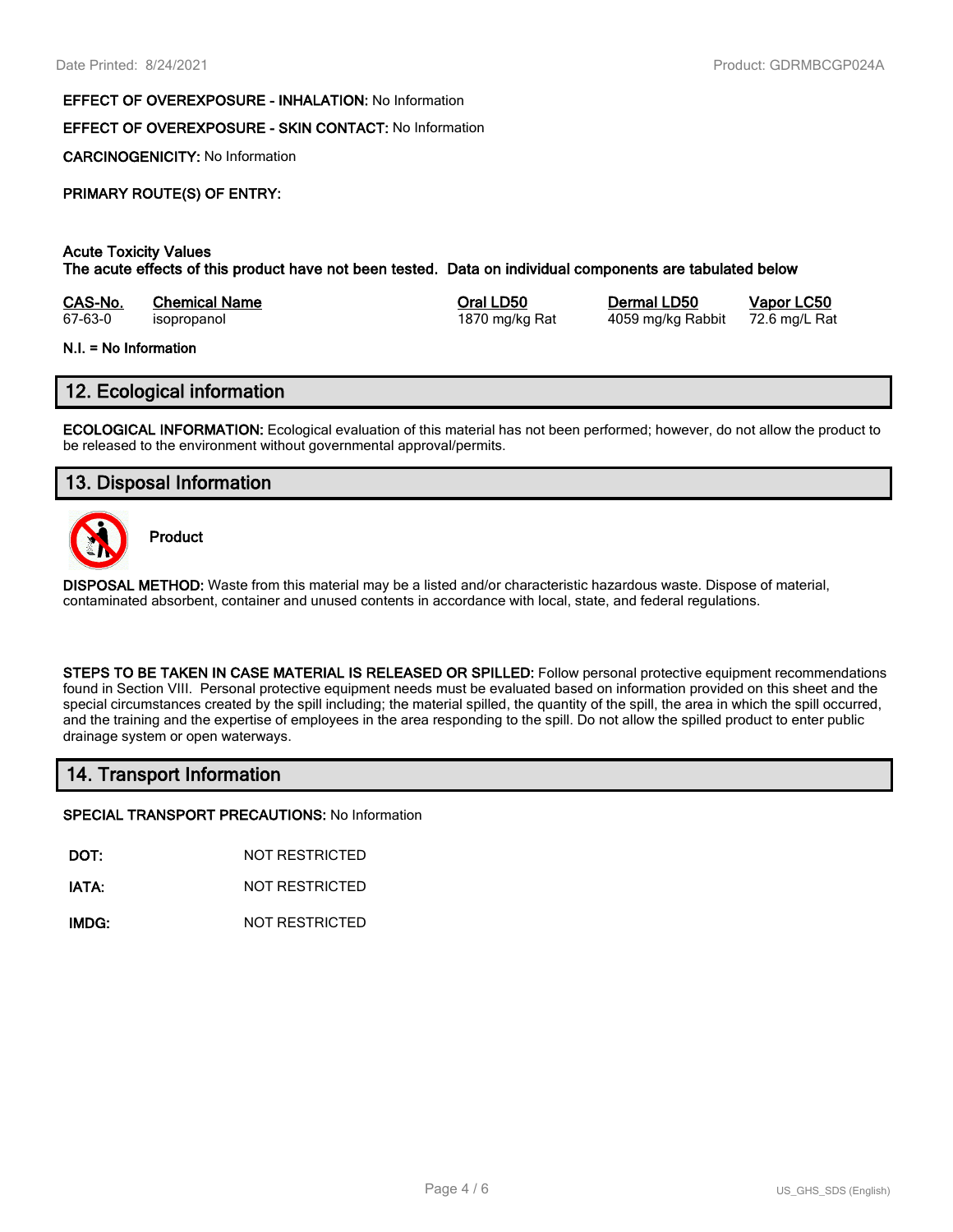# **15. Regulatory Information**

# **U.S. Federal Regulations:**

## **CERCLA - SARA Hazard Category**

This product has been reviewed according to the EPA 'Hazard Categories' promulgated under Sections 311 and 312 of the Superfund Amendment and Reauthorization Act of 1986 (SARA Title III) and is considered, under applicable definitions, to meet the following categories:

None Known

## **SARA SECTION 313**

This product contains the following substances subject to the reporting requirements of Section 313 of Title III of the Superfund Amendment and Reauthorization Act of 1986 and 40 CFR part 372:

No Sara 313 components exist in this product.

#### **TOXIC SUBSTANCES CONTROL ACT**

This product contains the following chemical substances subject to the reporting requirements of TSCA 12(B) if exported from the United States:

No TSCA components exist in this product.

# **U.S. State Regulations:**

## **CALIFORNIA PROPOSITION 65**

WARNING: Cancer and Reproductive Harm - www.P65Warnings.ca.gov.

Propylene Oxide, Cancer, 0% Methanol, Reproductive Harm, 0%

# **16. Other Information**

| <b>Revision Date:</b> |                                                                                                                                                                         | 2/9/2021      |                              |             | <b>Supersedes Date:</b> |                             | 2/17/2019 |
|-----------------------|-------------------------------------------------------------------------------------------------------------------------------------------------------------------------|---------------|------------------------------|-------------|-------------------------|-----------------------------|-----------|
|                       | <b>Reason for revision:</b><br><b>Product Composition Changed</b><br>Substance and/or Product Properties Changed in Section(s):<br>09 - Physical & Chemical Information |               |                              |             |                         |                             |           |
|                       | Datasheet produced by:                                                                                                                                                  |               | <b>Regulatory Department</b> |             |                         |                             |           |
| <b>HMIS Ratings:</b>  |                                                                                                                                                                         |               |                              |             |                         |                             |           |
| Health:               |                                                                                                                                                                         | Flammability: |                              | Reactivity: |                         | <b>Personal Protection:</b> |           |

**Volatile Organic Compounds, gr/ltr:** 669

#### **Text for GHS Hazard Statements shown in Section 3 describing each ingredient:**

H225 Highly flammable liquid and vapour.

H302 Harmful if swallowed.

H319 Causes serious eye irritation.

H336 May cause drowsiness or dizziness.

#### **Icons for GHS Pictograms shown in Section 3 describing each ingredient:**

**GHS02**